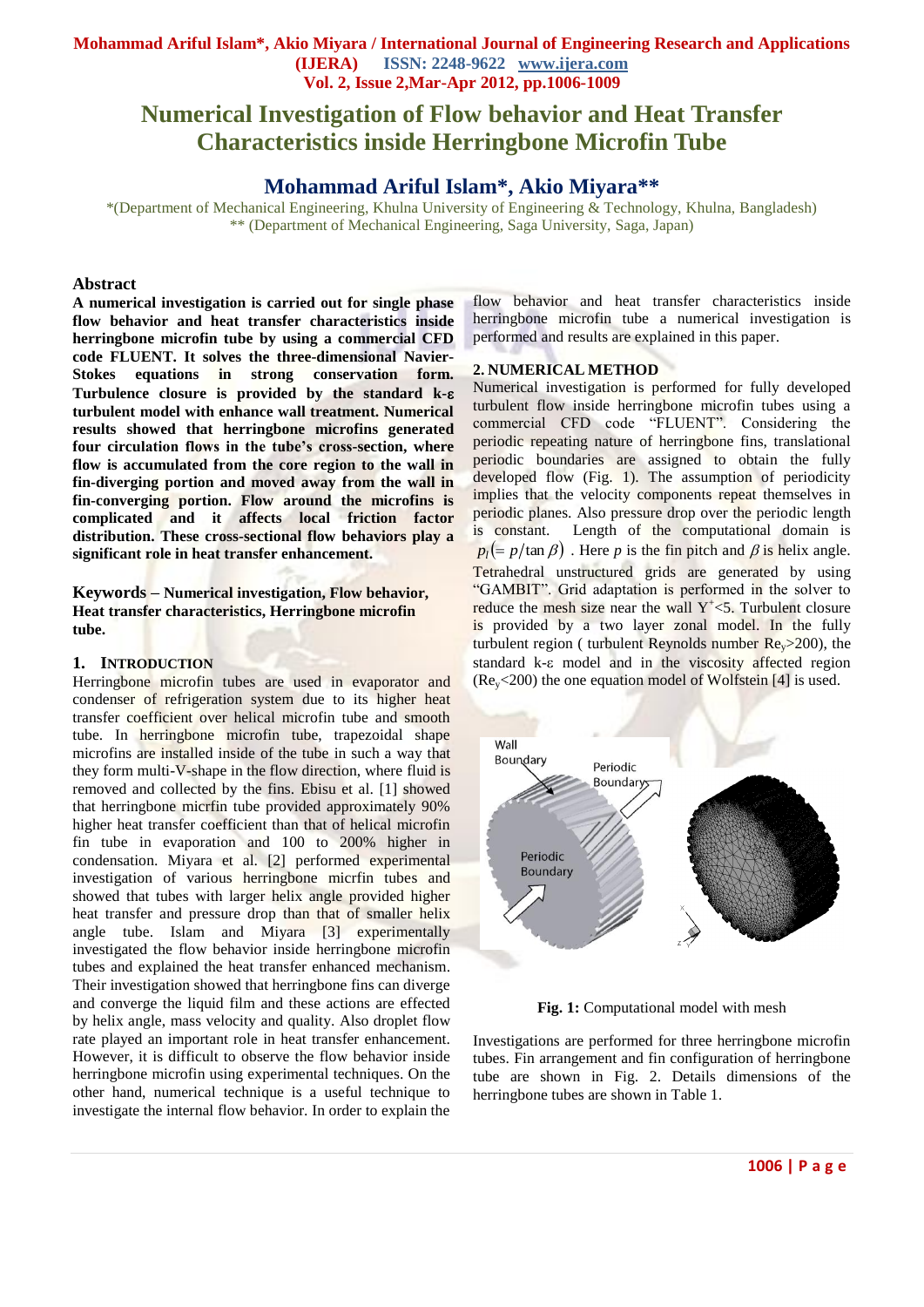*hw*



**Fig. 2:** Fin arrangement and configuration

| Table 1: Dimensions of herringbone microfin tubes |
|---------------------------------------------------|
|---------------------------------------------------|

| Test tube              | H1   | H2   | H <sub>3</sub> |
|------------------------|------|------|----------------|
| $d_o$ [mm]             | 7.00 | 7.00 | 7.00           |
| $d_m$ [mm]             | 6.34 | 6.32 | 6.31           |
| $p$ [mm]               | 0.33 | 0.34 | 0.40           |
| $l$ [mm]               | 0.17 | 0.18 | 0.20           |
| $b \text{[mm]}$        | 0.18 | 0.15 | 0.25           |
| $t$ [mm]               | 0.09 | 0.09 | 0.10           |
| $\alpha$ [°]           | 20   | 33   | 15             |
| $\beta$ [ $^{\circ}$ ] | 8    | 14   | 28             |
| $w$ [mm]               | 0.27 | 0.27 | 0.28           |
| number of fins         | 62   | 59   | 50             |
| Area ratio             | 1.93 | 1.83 | 2.02           |

Numerical investigations are performed for the various Reynolds numbers from  $Re = 27539$  to 97455 using R123 vapor as a working fluid. Governing equations are solved using segregated solver, in which governing equations and other turbulent equations are solved sequentially.

# **3. RESULT AND DISCUSSION**

#### **3.1 Friction factor**

Friction factor for various herringbone tubes are plotted in Fig. 3. Larger helix angle tube shows higher friction factor than that of smaller helix angle tube. As a typical example, local friction factor distribution for tube H1 at Re=27539 is shown in Fig. 4. Fin tips are offered higher friction factor and fin toughs are offered lower friction factor. The maximum friction factor appears at the corner edge between winward side and fin tip. Diverging portions of herringbone fins are offered higher friction factor than that of converging portions. By comparing with other herringbone tubes, it was found that friction factor at fin tips is higher in larger helix angle tube than that of smaller helix angle tube.







**Fig. 4:** Local friction factor distribution for H1 at  $Re = 27539$ 

### **3.2 Velocity vector and radial velocity**

Velocity vector and streamlines at tube cross section, which is periodic boundary, are shown in Fig. 5 for tube H1. Velocity vectors illustrate clearly the converging and diverging action of herringbone microfin. Also, streamlines clearly show four recirculation flows inside the tube. The diverging portion of the herringbone microfin tube collects the fluid from core region and diverges to the converging portion using herringbone fins. On the other hand, the converging portion collect the fluid using the herringbone fins and disperses to the core region. Tube with higher helix angle showed stronger converging and diverging action compare to tube with smaller helix angle.

Magnitude of radial velocity for various Reynolds number and helix angle at periodic boundary are shown in Figs. 6-8. Secondary flow behavior inside herringbone microfin tube can be explained quantitatively using radial velocity. Although magnitude of the radial velocity is much lower than that of axial velocity, the radial flow may have an effect on pressure drop and heat transfer. In these figures, solid lines show positive radial velocity, that means flow toward the wall, and dotted lines show negative radial velocity, that means flow away from the wall. Maximum and minimum velocity regions appear at just overhead of diverging and converging fins, respectively. Magnitude of radial velocity is increased with increase of helix angle.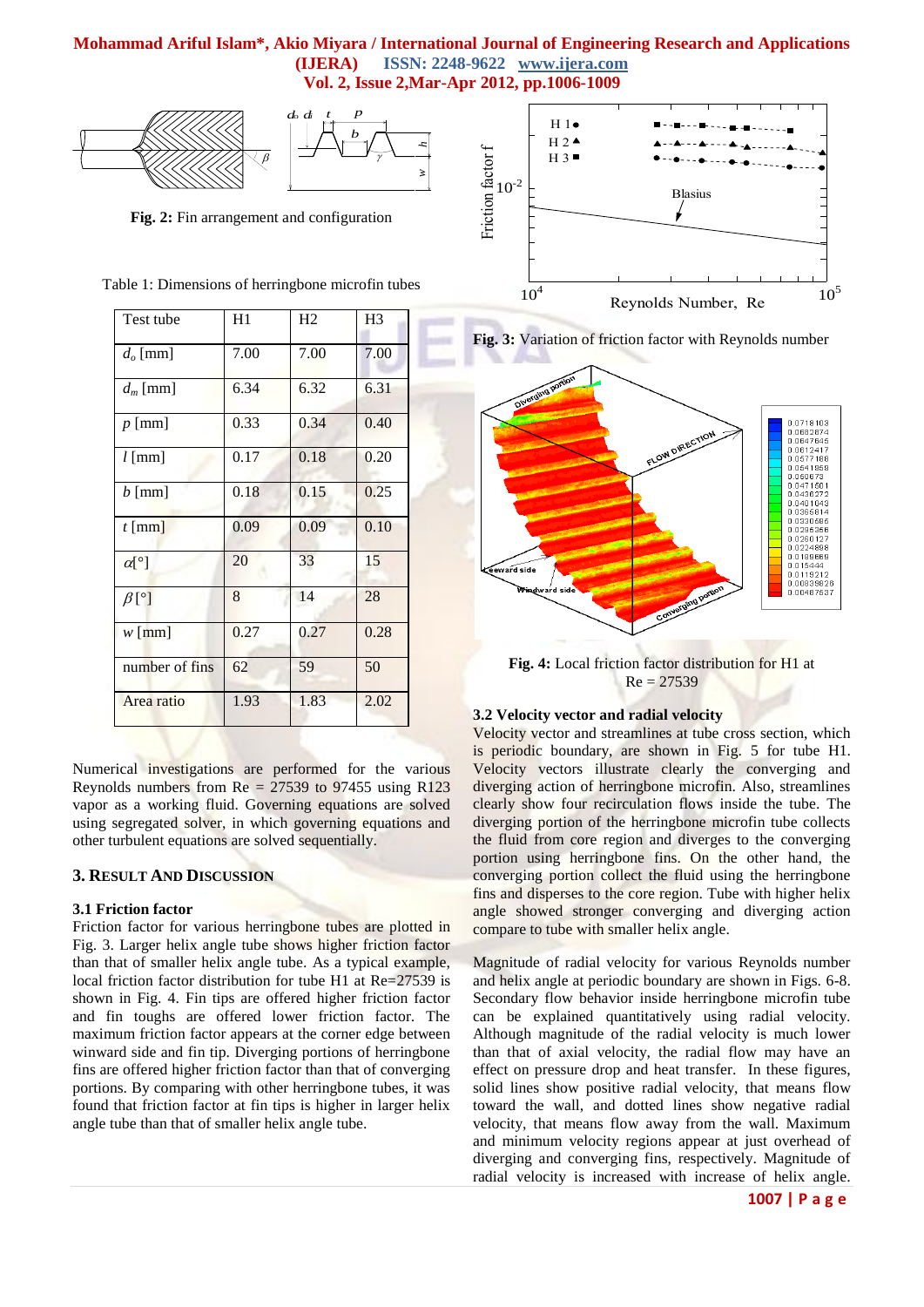Moreover velocity is increased with increase of Reynolds number.



**Fig. 5:** Velocity vector with stream lines at Re = 48727 for tube H1



**Fig. 6:** Radial velocity contour for tube H1 (a) Re=32485 and (b) Re=48727



**Fig. 7:** Radial velocity contour for tube H2 (a) Re=32485 and (b) Re=48727



**Fig. 8:** Radial velocity contour for tube H3 (a) Re=32485 and (b) Re=48727

#### **3.2 Heat transfer characteristics**

Temperature field is solved in computational domain after solving the flow field for constant fluid properties. Wall boundary of the computational domain is maintained at constant temperature of  $325^{\circ}$ K. The variation of wall heat flux with number of iterations was monitored, and convergence of the solution was concluded only when the value of the wall heat flux became constant. Nusselt number for tube H1, H2 and H3 are plotted against Reynolds number in Fig. 9. Gnielinski's correlation and Dittus-Boelter correlations for smooth tube also plotted to show the heat transfer enhancement over smooth tube. Tube H3 provided higher Nusselt number than H<sub>2</sub> and H<sub>1</sub>. H<sub>3</sub> provided 3.4 to 4.2 times higher Nu than that of smooth tube. Also H2 showed 1.8 to 2.5 times higher and H1 showed 1.2 to 1.8 times higher Nu than that of smooth tube. Fig. 10 showed the Nusselt number distribution over the herringbone fins for tube H3 at Re= 27539. Fin tips are offered higher Nusselt number and fin troughs are offered lower Nusselt number. Maximum Nussult number is obtained at the corner edge between windward side and fin tip. Also diverging portions of herringbone fin are offered higher Nusselt number than converging portions. By comparing with other herringbone tubes, it was found that fin tips of larger helix angle tube showed higher Nusselt number than that of smaller helix angle tube.



**Fig. 9:** Variation of Nusselt number with Reynolds number